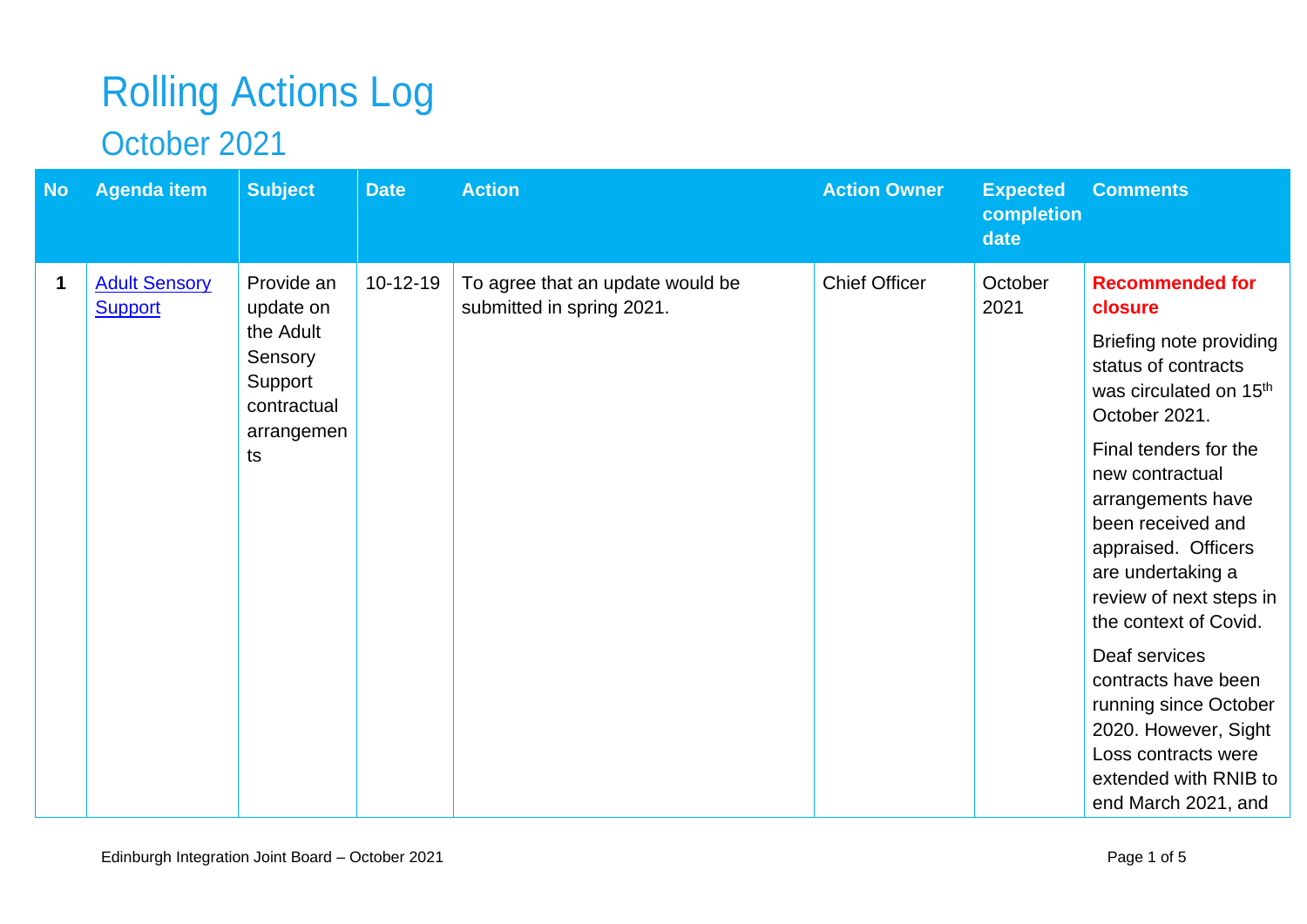| <b>No</b>        | <b>Agenda item</b>                                    | <b>Subject</b>                                                                                                                                                                                                                                                                                                                                                                                                                                                                                                                                                   | <b>Date</b>     | <b>Action</b>                                                                                                 | <b>Action Owner</b> | <b>Expected</b><br>completion<br>date | <b>Comments</b>                                                                                                                                                                 |
|------------------|-------------------------------------------------------|------------------------------------------------------------------------------------------------------------------------------------------------------------------------------------------------------------------------------------------------------------------------------------------------------------------------------------------------------------------------------------------------------------------------------------------------------------------------------------------------------------------------------------------------------------------|-----------------|---------------------------------------------------------------------------------------------------------------|---------------------|---------------------------------------|---------------------------------------------------------------------------------------------------------------------------------------------------------------------------------|
|                  |                                                       |                                                                                                                                                                                                                                                                                                                                                                                                                                                                                                                                                                  |                 |                                                                                                               |                     |                                       | new providers will only<br>be commencing in<br>April 2021. It is<br>recommended that the<br>update be delayed to<br>cover both areas after<br>a period of at least 6<br>months. |
| $\boldsymbol{2}$ | <b>Bed Based</b><br>Care - Phase 1<br><b>Strategy</b> | 17-08-21<br>To update the board on advice received<br><b>Chief Officer</b><br>specifically relating to the IJB undertaking<br>public engagement<br>28-09-21<br><b>Chief Officer</b><br>To request an update to the October<br>meeting of the EIJB on progress in<br>planning the consultation exercise<br>including the extent of engagement with<br>relevant stakeholders.<br>Chair/Vice-Chair<br>To agree to the Chair and Vice-Chair<br>providing regular updates to Board<br>members on the progress in delivering<br>phase 1 of the Bed Based Care Project. |                 |                                                                                                               |                     | October<br>2021                       | <b>Recommended for</b><br>closure<br>Verbal update will be<br>provided to EIJB on<br>26 <sup>th</sup> October                                                                   |
|                  |                                                       |                                                                                                                                                                                                                                                                                                                                                                                                                                                                                                                                                                  | October<br>2021 | <b>Recommended for</b><br>closure<br>Verbal update will be<br>provided to EIJB on<br>26 <sup>th</sup> October |                     |                                       |                                                                                                                                                                                 |
|                  |                                                       |                                                                                                                                                                                                                                                                                                                                                                                                                                                                                                                                                                  |                 |                                                                                                               |                     |                                       | <b>Recommended for</b><br>closure<br>The Chair has<br>contacted the<br>Drumbrae Project                                                                                         |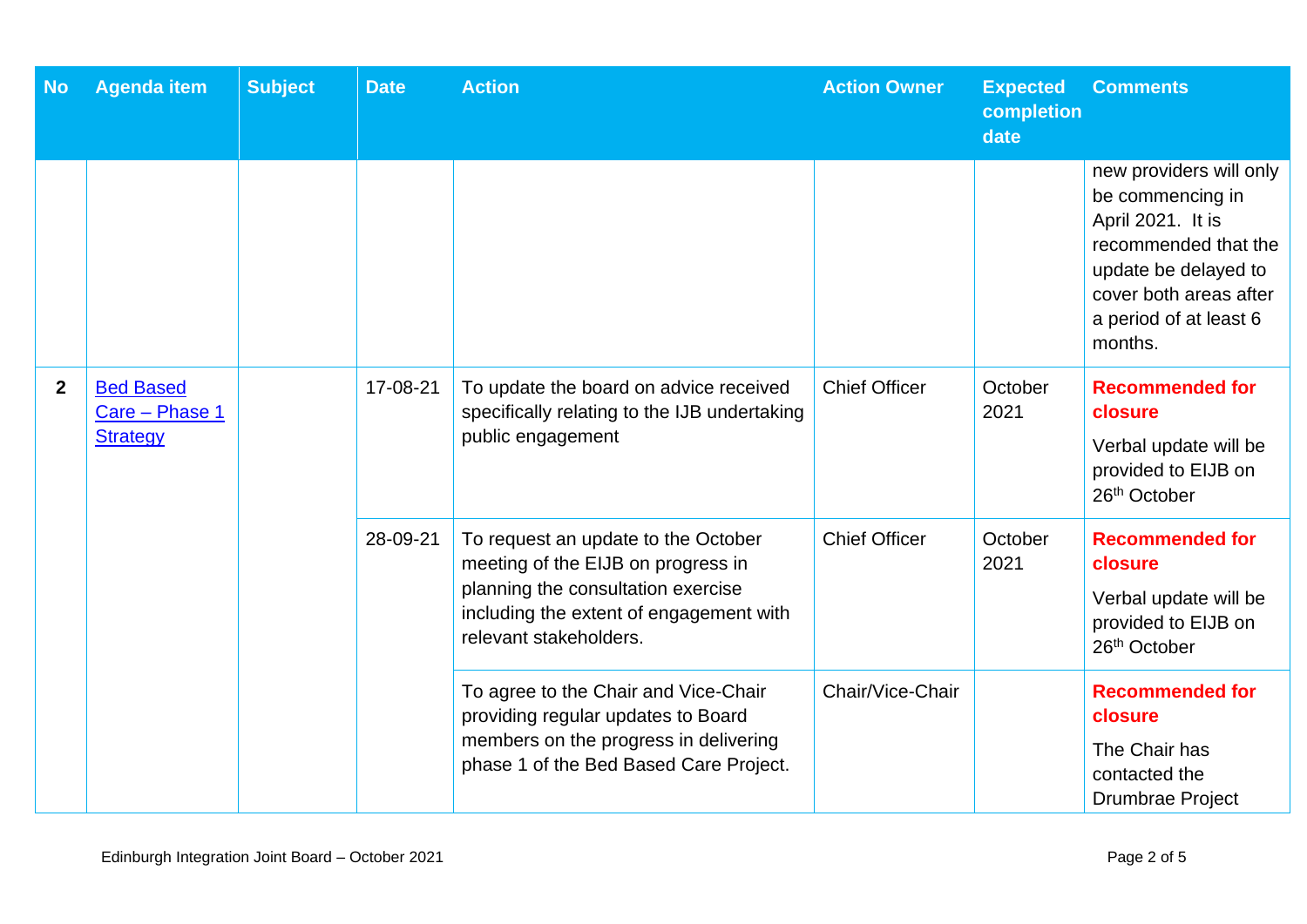| <b>No</b> | <b>Agenda item</b>                                                                                                                                                                         | <b>Subject</b> | <b>Date</b> | <b>Action</b>                                                                                                                                                                                     | <b>Action Owner</b>                        | <b>Expected</b><br>completion<br>date | <b>Comments</b>                                                                                                                                                                                                           |
|-----------|--------------------------------------------------------------------------------------------------------------------------------------------------------------------------------------------|----------------|-------------|---------------------------------------------------------------------------------------------------------------------------------------------------------------------------------------------------|--------------------------------------------|---------------------------------------|---------------------------------------------------------------------------------------------------------------------------------------------------------------------------------------------------------------------------|
|           |                                                                                                                                                                                            |                |             |                                                                                                                                                                                                   |                                            |                                       | Team leads seeking<br>regular meetings and<br>updates for the<br>Chair/Vice Chair.                                                                                                                                        |
|           |                                                                                                                                                                                            |                |             | To establish a semi-formal arrangement<br>between the Chair, Vice-Chair and the<br>Trade Unions in order to maintain a<br>discourse surrounding the formulation of<br>the consultation framework. | Chair/Vice-Chair                           |                                       | <b>Recommended for</b><br>closure<br>The Chair has written<br>to the Unison branch<br><b>Chair and Secretary</b><br>offering fortnightly<br>meetings / updates to<br>ensure appropriate<br>engagement is taking<br>place. |
| 3         | Royal<br>Edinburgh<br>Hospital - Initial<br><b>Agreement for</b><br>the Intellectual<br><b>Disability and</b><br><b>National</b><br>Intellectual<br><b>Disability</b><br><b>Adolescent</b> |                | 17-08-21    | To circulate an updated Appendix 2 to<br>Board members as soon as possible.                                                                                                                       | Service Director,<br>Strategic<br>Planning |                                       | <b>Recommended for</b><br>closure<br>The report<br>recommendations<br>were approved by the<br>EIJB.<br>This request has been<br>overtaken by events<br>as the content is being<br>developed by the REH                    |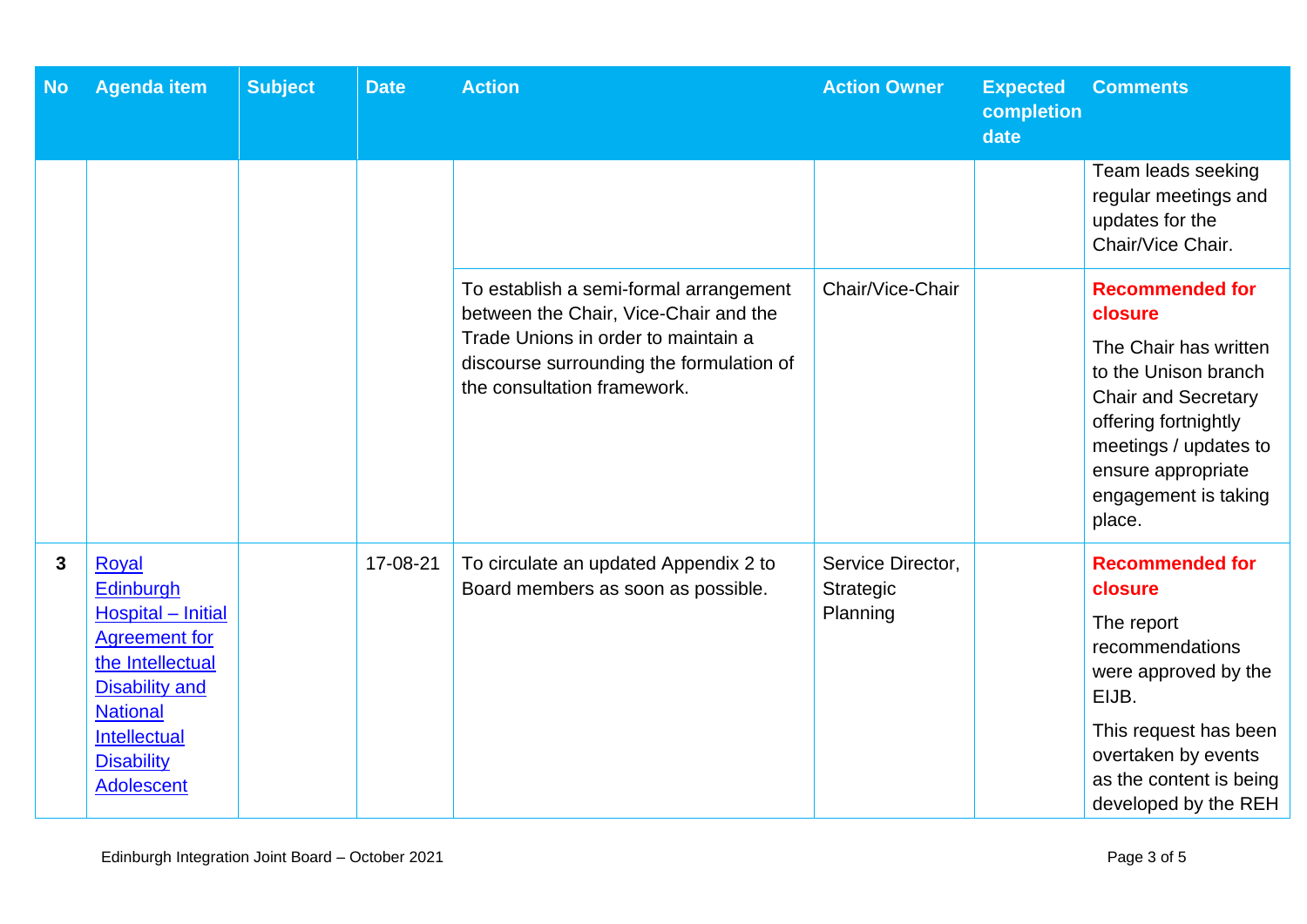| <b>No</b> | <b>Agenda item</b>                                                                                                                                                    | <b>Subject</b> | <b>Date</b> | <b>Action</b>                                                                                                                                                | <b>Action Owner</b>                        | <b>Expected</b><br>completion<br>date | <b>Comments</b>                                                                                                                                                                                                                                              |
|-----------|-----------------------------------------------------------------------------------------------------------------------------------------------------------------------|----------------|-------------|--------------------------------------------------------------------------------------------------------------------------------------------------------------|--------------------------------------------|---------------------------------------|--------------------------------------------------------------------------------------------------------------------------------------------------------------------------------------------------------------------------------------------------------------|
|           | <b>Inpatient Unit</b><br>and the Initial<br><b>Agreement for</b><br>an Integrated<br><b>Mental Health</b><br><b>Rehabilitation</b><br>and Low Secure<br><b>Centre</b> |                |             |                                                                                                                                                              |                                            |                                       | Programme Board in<br>the design of the<br><b>Business Case.</b><br><b>EHSCP</b> officers<br>continue to support<br>this work in its<br>development.                                                                                                         |
|           |                                                                                                                                                                       |                |             | To circulate a briefing before the next<br>meeting of the Board to address the<br>issues raised with the Initial Agreements.                                 | Service Director,<br>Strategic<br>Planning |                                       | <b>Recommended for</b><br>closure<br>The issues raised on<br>the IAs were relayed<br>to the author at NHSL<br>and have been<br>acknowledged and<br>errors rectified. The<br><b>Business Case is now</b><br>being developed by<br>the REH Programme<br>Board. |
| 4         | <b>Membership</b><br>Proposal-<br><b>Referral from</b><br>the Strategic<br><b>Planning Group</b>                                                                      |                | 28-09-21    | To agree to continue the report to the<br>October 2021 Board meeting in order to<br>seek further information on how the<br>EACC would involve, represent and | Service Director,<br>Strategic<br>Planning | October<br>2021                       | <b>Recommended for</b><br>closure<br>The EACC referral<br>report from the SPG is<br>to be reconsidered at                                                                                                                                                    |